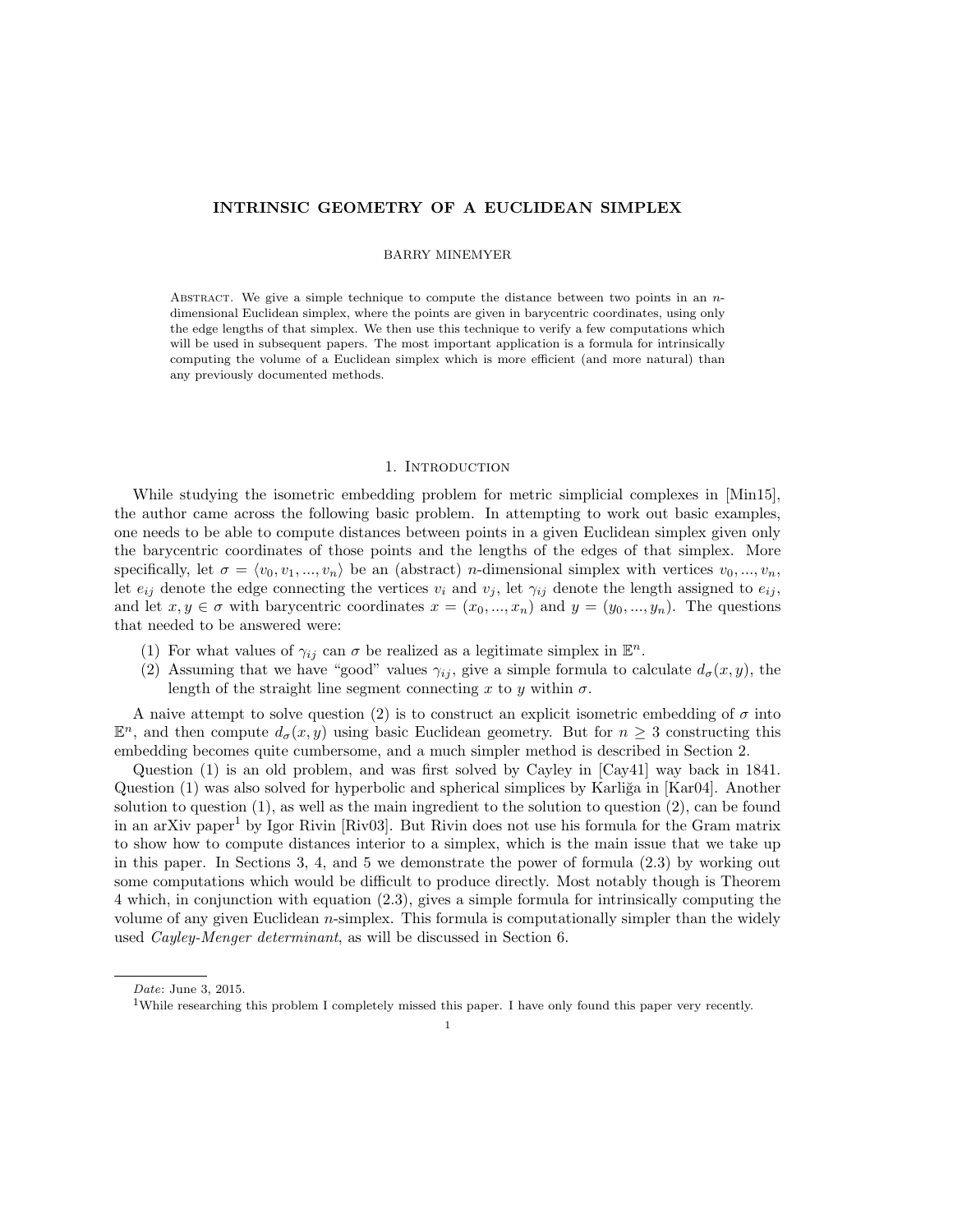#### 2 BARRY MINEMYER

## 2. The Main Formula

Linearly embed the *n*-simplex  $\sigma$  into  $\mathbb{R}^n$  in some way, and by abuse of notation we will identify each vertex  $v_i$  with its image in  $\mathbb{R}^n$ . For each i let  $w_i := v_i - v_0$ , so  $w_i$  is just the vector in  $\mathbb{R}^n$ representing the edge  $e_{0i}$ . Since  $\sigma$  is embedded in  $\mathbb{R}^n$ , the collection  $\{w_i\}_{i=1}^n$  forms a basis for  $\mathbb{R}^n$ . If we had values for  $\langle w_i, w_j \rangle$  then we could use those values to define a symmetric bilinear form on  $\mathbb{R}^n$ . But observe that due to the symmetry and bilinearity of  $\langle, \rangle$ :

$$
\langle w_i - w_j, w_i - w_j \rangle = \langle w_i, w_i \rangle - 2\langle w_i, w_j \rangle + \langle w_j, w_j \rangle
$$

and so

(2.1) 
$$
\langle w_i, w_j \rangle = \frac{1}{2} (\langle w_i, w_i \rangle + \langle w_j, w_j \rangle - \langle w_i - w_j, w_i - w_j \rangle).
$$

Now, if our embedding of  $\sigma$  into  $\mathbb{R}^n$  were an isometry, then for all i we would have  $\langle w_i, w_i \rangle = \gamma_{0i}^2$ . Equation (2.1) would then become

(2.2) 
$$
\langle w_i, w_j \rangle = \frac{1}{2} (\gamma_{0i}^2 + \gamma_{0j}^2 - \gamma_{ij}^2).
$$

where  $\gamma_{ij}^2 := 0$  if  $i = j$ .

The trick now is to *define* the symmetric bilinear form  $\langle, \rangle$  by equation (2.2). This naturally defines a quadratic form Q on  $\mathbb{R}^n$  (using only the edge lengths assigned to  $\sigma$ , and our original choice of embedding). It is easy to see that an orthogonal transformation will map our original embedding to an isometric embedding with respect to the standard Euclidean metric if and only if this form Q is positive definite. A simple proof can be found in the first few pages of [Bha07], and, again, the above result can also be found in [Riv03]. This completes the solution to question (1).

To solve question (2), let  $x, y \in \sigma$  with barycentric coordinates  $(x_i)_{i=0}^n$  and  $(y_i)_{i=0}^n$ , respectively. Just as before we consider some linear embedding of  $\sigma$  into  $\mathbb{R}^n$  and abuse notation by associating x and y with their images in  $\mathbb{R}^n$ . Note then that  $x = \sum_{i=0}^n x_i v_i$  and  $y = \sum_{i=1}^n y_i v_i$ . The square of the distance  $d_{\sigma}(x, y)$  between x and y in  $\sigma$  is given by  $\overline{\langle x - y, x - y \rangle}$ , where  $\langle , \rangle$  is the symmetric bilinear form defined above. What is left to do is to show how to use equation (2.2) to produce a nice formula to compute  $d_{\sigma}(x, y)$ .

Define the quadratic form Q as above and note that, with respect to our basis  $\{w_i\}_{i=1}^n$ , we can express Q as an  $(n \times n)$  symmetric matrix by

(2.3) 
$$
Q_{ij} = (\langle w_i, w_j \rangle)_{ij} = \left(\frac{1}{2} \left(\gamma_{0i}^2 + \gamma_{0j}^2 - \gamma_{ij}^2\right)\right)_{ij}.
$$

Recall that, by the definition of barycentric coordinates,

(2.4) 
$$
x_0 = 1 - \sum_{i=1}^n x_i
$$
 and  $y_0 = 1 - \sum_{i=1}^n y_i$ .

With the help of equation (2.4) we compute

(2.5)  
\n
$$
x - y = \sum_{i=0}^{n} (x_i - y_i)v_i = (x_0 - y_0)v_0 + \sum_{i=1}^{n} (x_i - y_i)v_i
$$
\n
$$
= -\sum_{i=1}^{n} (x_i - y_i)v_0 + \sum_{i=1}^{n} (x_i - y_i)v_i = \sum_{i=1}^{n} (x_i - y_i)w_i.
$$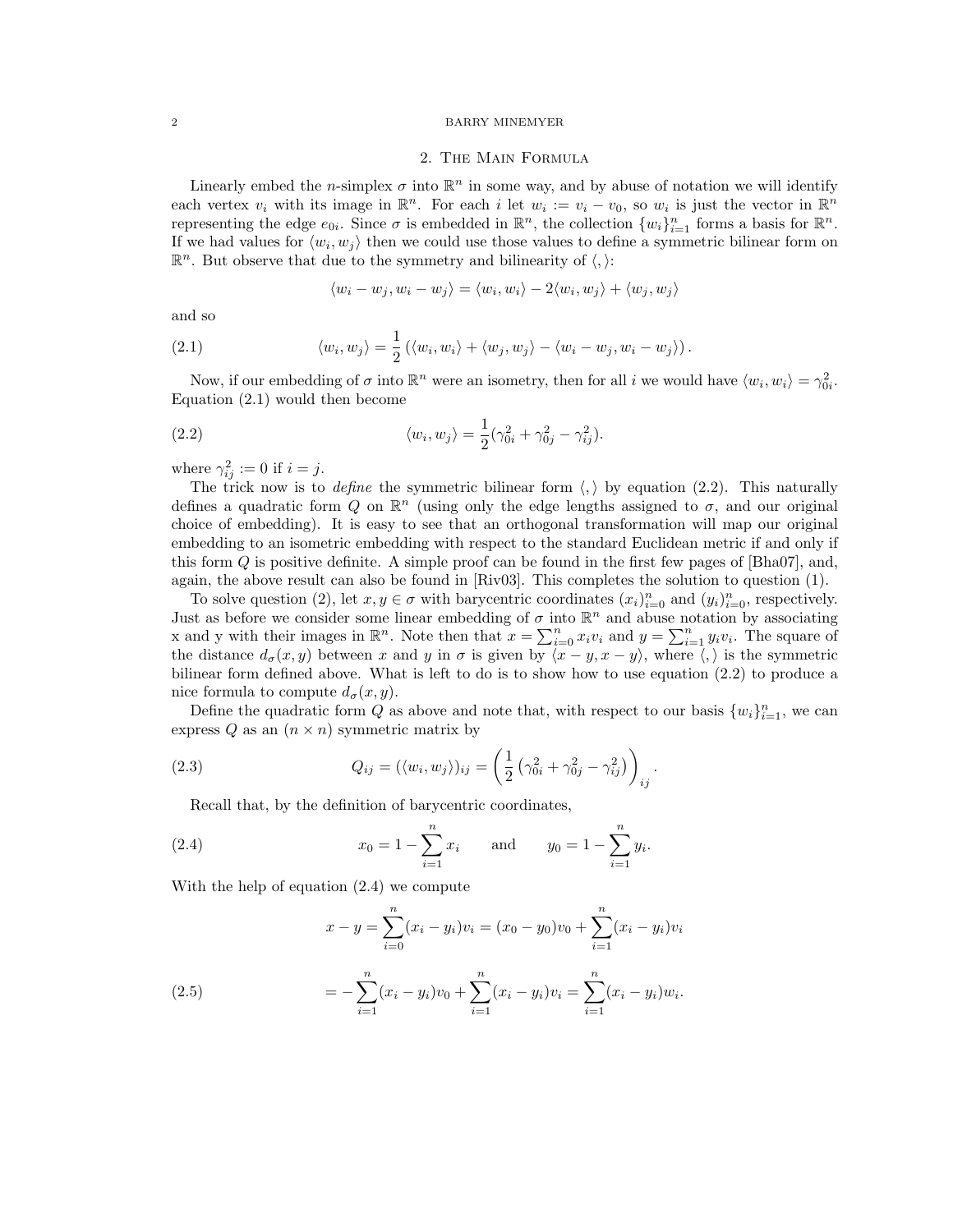Combining equations (2.3) and (2.5) yields

(2.6)  
\n
$$
\langle x - y, x - y \rangle = \left\langle \sum_{i=1}^{n} (x_i - y_i) w_i, \sum_{j=1}^{n} (x_j - y_j) w_j \right\rangle
$$
\n
$$
= \sum_{i,j=1}^{n} (x_i - y_i)(x_j - y_j) \langle w_i, w_j \rangle = [x - y] \cdot Q[x - y]
$$

where "." represents the standard Euclidean inner product, and where  $[x - y]$  is the vector in  $\mathbb{R}^n$ defined by  $[x - y] = (x_i - y_i)_{i=1}^n$ . Both the matrix Q and the vector  $[x - y]$  are expressed using only the barycentric coordinates of x and y and the edge lengths assigned to  $\sigma$ . So, using equation  $(2.6)$ , computing distances in  $\sigma$  requires only matrix multiplication.

## 3. The Minimal Allowable Edge Length when All Other Edges Have Length 1

Let  $\sigma$  be as above, and assume that all edges of  $\sigma$  have length 1 except one edge whose length we will denote by  $\alpha$ . By symmetry, let  $e_{0n}$  be the edge with length  $\alpha$ , i.e.  $\gamma_{0n} = \alpha$ . The question is, for what values of  $\alpha$  does  $\sigma$  admit an affine isometric embedding into  $\mathbb{R}^n$ ? When  $n = 2$  it is easy to see that  $0 < \alpha < 2$ , and for  $n = 3$  one observes that  $0 < \alpha < \sqrt{3}$ . But it starts to get a little more subtle<sup>2</sup> once  $n \geq 4$ . Note that the quadratic form Q from Section 2 is

$$
Q(\alpha) = \begin{bmatrix} 1 & \frac{1}{2} & \cdots & \frac{1}{2} & \frac{1}{2}\alpha^2 \\ \frac{1}{2} & 1 & \cdots & \frac{1}{2} & \frac{1}{2}\alpha^2 \\ \vdots & \vdots & \ddots & \vdots & \vdots \\ \frac{1}{2}\alpha^2 & \frac{1}{2}\alpha^2 & \cdots & \frac{1}{2}\alpha^2 & \alpha^2 \end{bmatrix}
$$

We need to find the values of  $\alpha$  for which  $Q(\alpha)$  is positive definite. We first need a Lemma:

 $\equiv$  4

 $\overline{1}$ 

**Lemma 1.** Let  $A_n$  and  $B_n$  denote the  $n \times n$  matrices

 $\mathbf{1}$ 

$$
A_n = \begin{bmatrix} 1 & \frac{1}{2} & \cdots & \frac{1}{2} \\ \frac{1}{2} & 1 & \cdots & \frac{1}{2} \\ \vdots & \vdots & \ddots & \vdots \\ \frac{1}{2} & \frac{1}{2} & \cdots & 1 \end{bmatrix}, \qquad B_n = \begin{bmatrix} \frac{1}{2} & \frac{1}{2} & \cdots & \frac{1}{2} \\ 1 & \frac{1}{2} & \cdots & \frac{1}{2} \\ \vdots & \ddots & \ddots & \vdots \\ \frac{1}{2} & \cdots & 1 & \frac{1}{2} \end{bmatrix}
$$
  
Then  $det(A_n) = \frac{n+1}{2^n}$  and  $det(B_n) = \frac{(-1)^{n+1}}{2^n}$ .

 $11.14$ 

*Proof.* The proof proceeds by (simultaneous) induction on n. The base cases are easily checked and left to the reader.

Let us first compute  $\det(A_n)$ . Add negative of the first row to the  $n^{th}$  row, which does not change the determinant. Then cofactor expansion along the new  $n^{th}$  row, along with using both

<sup>&</sup>lt;sup>2</sup>When doing some research for [Min13], I once assumed  $\alpha = \frac{3}{2}$  would always work. To my surprise I found out that this leads to a degenerate simplex when  $n = 9$ , and does not lead to a realizable Euclidean simplex for all larger dimensions.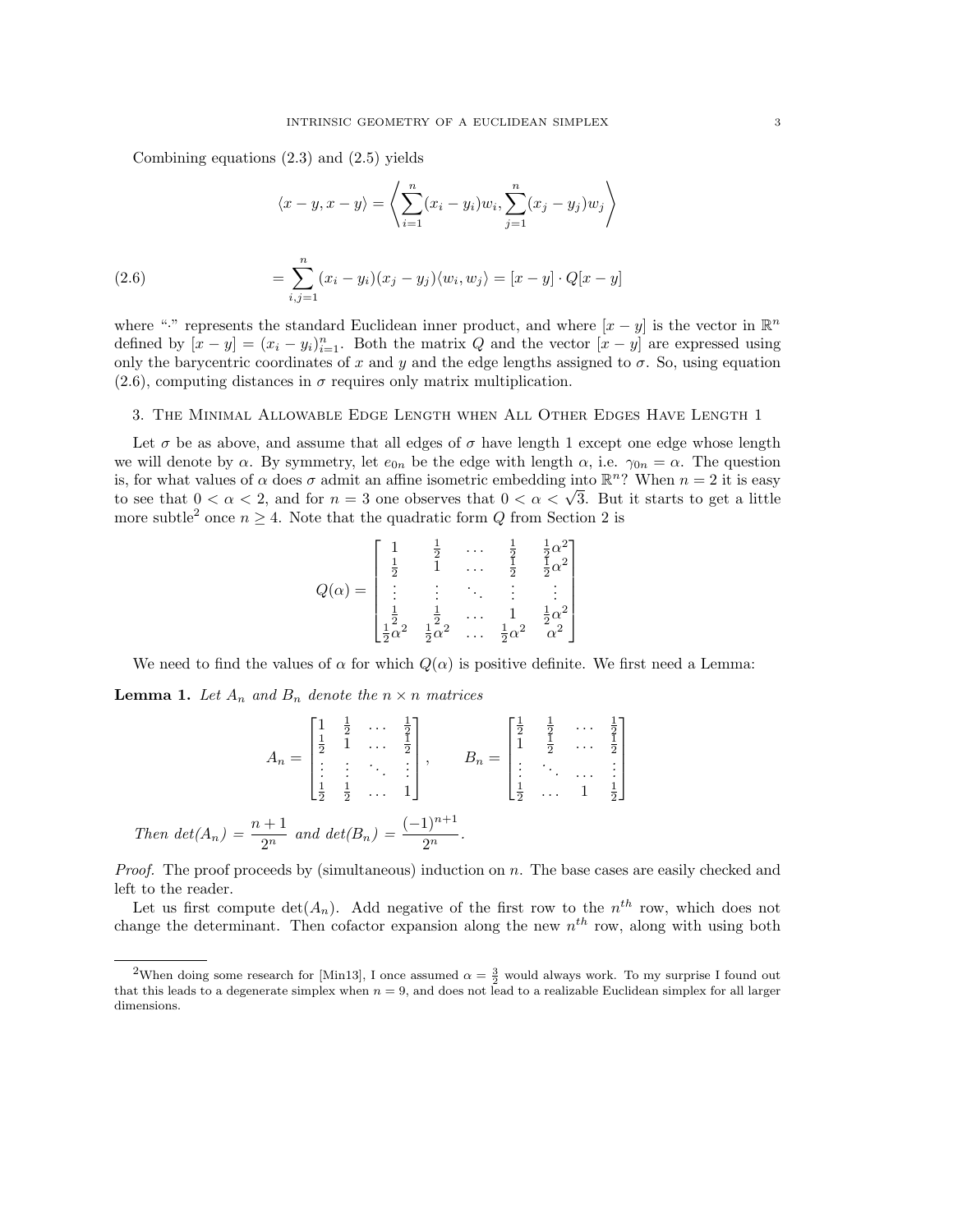portions of the induction hypothesis, yields

$$
\det(A_n) = (-1)^{n+1} \left(\frac{-1}{2}\right) \det(B_{n-1}) + \frac{1}{2} \det(A_{n-1})
$$

$$
= (-1)^{n+1} \left(\frac{-1}{2}\right) \frac{(-1)^n}{2^{n-1}} + \left(\frac{1}{2} \cdot \frac{n}{2^{n-1}}\right)
$$

$$
= \frac{1}{2^n} + \frac{n}{2^n} = \frac{n+1}{2^n}.
$$

To compute  $\det(B_n)$ , add negative of row 1 to row n. The only term in the new  $n<sup>th</sup>$  row which is not 0 is the second to last term, and it is  $\frac{1}{2}$ . Then cofactor expansion along the last row gives

$$
\det(B_n) = -\frac{1}{2}\det(B_{n-1}) = -\frac{1}{2}\frac{(-1)^n}{2^{n-1}} = \frac{(-1)^{n+1}}{2^n}.
$$

 $\overline{\phantom{a}}$  $\overline{\phantom{a}}$  $\downarrow$ I  $\overline{\phantom{a}}$  $\overline{\phantom{a}}$  $\overline{\phantom{a}}$  $\overline{\phantom{a}}$  $\overline{\phantom{a}}$  $\overline{\phantom{a}}$  $\overline{\phantom{a}}$ 

 $\Box$ 

With the aid of Lemma 1 we are now prepared to prove the following Theorem:

**Theorem 2.** The quadratic form  $Q(\alpha)$  is positive definite if and only if  $0 < \alpha < \sqrt{\frac{2n}{n}}$  $\frac{2n}{n-1}$ .

*Remark* 3. Note that  $\sqrt{\frac{2n}{m}}$  $\sqrt{\frac{2n}{n-1}}$  is a decreasing function, and  $\lim_{n \to \infty} \sqrt{\frac{2n}{n-1}}$  $\frac{2n}{n-1} =$ √ 2. So all values of  $\alpha$ with  $0 < \alpha < \sqrt{2}$  always lead to a Euclidean simplex. This fact is used in [Min13].

Proof of Theorem 2. By Lemma 1 all of the minors of  $Q(\alpha)$  which contain the (1,1) entry are positive. Thus,  $Q(\alpha)$  is positive definite if and only if  $\det(Q) > 0$ . To compute  $\det(Q)$ , factor an  $\alpha^2$  out of both the  $n^{th}$  column and the  $n^{th}$  row. This yields

$$
\det(Q) = \alpha^4 \begin{vmatrix} 1 & \frac{1}{2} & \cdots & \frac{1}{2} & \frac{1}{2} \\ \frac{1}{2} & 1 & \cdots & \frac{1}{2} & \frac{1}{2} \\ \vdots & \vdots & \ddots & \vdots & \vdots \\ \frac{1}{2} & \frac{1}{2} & \cdots & 1 & \frac{1}{2} \\ \frac{1}{2} & \frac{1}{2} & \cdots & \frac{1}{2} & \frac{1}{\alpha^2} \end{vmatrix}
$$

Note that we are assuming that  $\alpha > 0$  since it is the side length of a non-degenerate simplex.

As in the proof of Lemma 1 we add negative the first row to the  $n<sup>th</sup>$  row and then use cofactor expansion along the  $n^{th}$  row to obtain

(3.1)  
\n
$$
\det(Q) = \alpha^4 \left( (-1)^{n+1} \left( -\frac{1}{2} \right) \det(B_{n-1}) + \left( \frac{1}{\alpha^2} - \frac{1}{2} \right) \det(A_{n-1}) \right)
$$
\n
$$
= \alpha^4 \left( (-1)^n \left( \frac{1}{2} \right) \frac{(-1)^n}{2^{n-1}} + \left( \frac{1}{\alpha^2} - \frac{1}{2} \right) \frac{n}{2^{n-1}} \right)
$$
\n
$$
= \alpha^2 \left( \frac{\alpha^2 (1-n)}{2^n} + \frac{n}{2^{n-1}} \right)
$$

where the notation  $A_n$  and  $B_n$  comes from Lemma 1. We then see from equation (3.1) that

(3.2) 
$$
\det(Q) > 0 \qquad \Longleftrightarrow \qquad \frac{\alpha^2(1-n)}{2^n} + \frac{n}{2^{n-1}} > 0 \qquad \Longleftrightarrow \qquad \alpha < \sqrt{\frac{2n}{n-1}}.
$$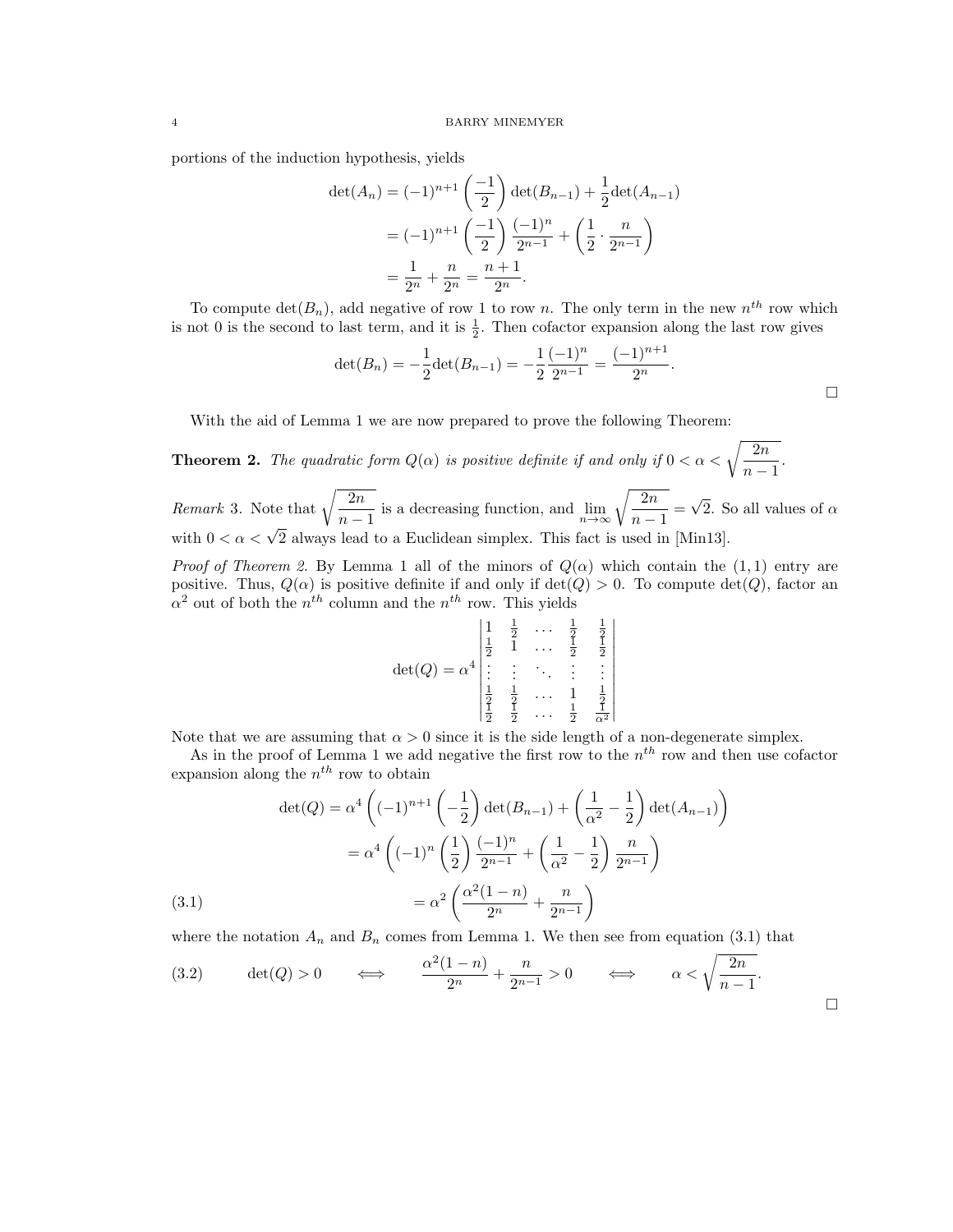### 4. Volume of an n-Simplex via Edge Lengths

**Theorem 4.** Let  $\sigma = \langle v_0, v_1, \ldots, v_n \rangle$  be an n-dimensional Euclidean simplex with edge lengths  ${\gamma_{ij}}_{i,j=0}^n$ . Let Q be the  $n \times n$  matrix defined by

$$
Q_{ij} = \left(\frac{1}{2}\left(\gamma_{0i}^2 + \gamma_{0j}^2 - \gamma_{ij}^2\right)\right).
$$

Then

(4.1) 
$$
Vol(\sigma) = \frac{1}{n!} \sqrt{det(Q)}
$$

Proof. Let  $\sigma$ ,  $\langle v_i \rangle_{i=0}^n$ ,  $\{\gamma_{ij}\}_{i,j=1}^n$ , and Q be as above. Isometrically embed  $\sigma$  into  $\mathbb{E}^n$ , and let  $w_i := v_i - v_0$  for all i. Let  $W = [w_1 w_2 ... w_n]$  be the  $n \times n$  matrix whose columns are the vectors in  $\{w_i\}_{i=1}^n$ . It is well-known that  $\det(W)$  is the volume of the parallelpiped spanned by the vectors in  $\{w_i\}_{i=1}^n$ . Thus  $Vol(\sigma) = \frac{1}{n!} det(W)$ . But notice that  $W^T W = (w_i \cdot w_j)_{ij} = Q$ . So  $det(Q) =$  $\det(W)^2$ , which proves the Theorem.

Remark 5. Combining Theorem 4 with equation (2.3) produces a very nice formula for intrinsically computing the volume of an n-simplex, meaning that the formula depends only on the assigned edge lengths and not on the coordinates of any of the vertices. The current technique for finding such volumes is by using the *Cayley-Menger determinant*. This will be discussed in Section 6. For now, it is worth pointing out that computing the same volume using a Cayley-Menger determinant involves computing a  $(n+2) \times (n+2)$  determinant and, in the author's opinion, is much less natural.

In  $\text{[KLM15]}$  we are interested in knowing the edge length of an equilateral *n*-simplex whose volume is 1. To compute this, let  $e_n$  denote the common edge length of  $\sigma$ . Then  $Q = (e_n)^2 A_n$ where  $A_n$  is the notation used in Lemma 1. Hence

$$
1 = Vol(\sigma) = \frac{1}{n!} \sqrt{\det(Q)} = \frac{(e_n)^n}{n!} \sqrt{\frac{n+1}{2^n}}.
$$

Solving for  $e_n$  yields

(4.2) 
$$
e_n = \left(n! \sqrt{\frac{2^n}{n+1}}\right)^{\frac{1}{n}}
$$

As a last note, it is interesting to consider  $\lim_{n\to\infty} e_n$ . It is not hard to check that

$$
\lim_{n \to \infty} (n!)^{\frac{1}{n}} = \infty \quad \text{and} \quad \lim_{n \to \infty} \left( \sqrt{\frac{2^n}{n+1}} \right)^{\frac{1}{n}} = \sqrt{2}
$$

and thus  $\lim_{n\to\infty}e_n=\infty$ . So, for an equilateral *n*-simplex to have volume 1, as *n* approaches infinity the edge lengths must approach infinity as well. The geometric intuition here is to notice that the equilateral n-simplex with unit edge lengths comprises of a smaller percentage of the unit hypercube as n gets larger. Thus, the volume of the simplex decreases in  $n$ , and so the edge lengths must increase to make the volume 1.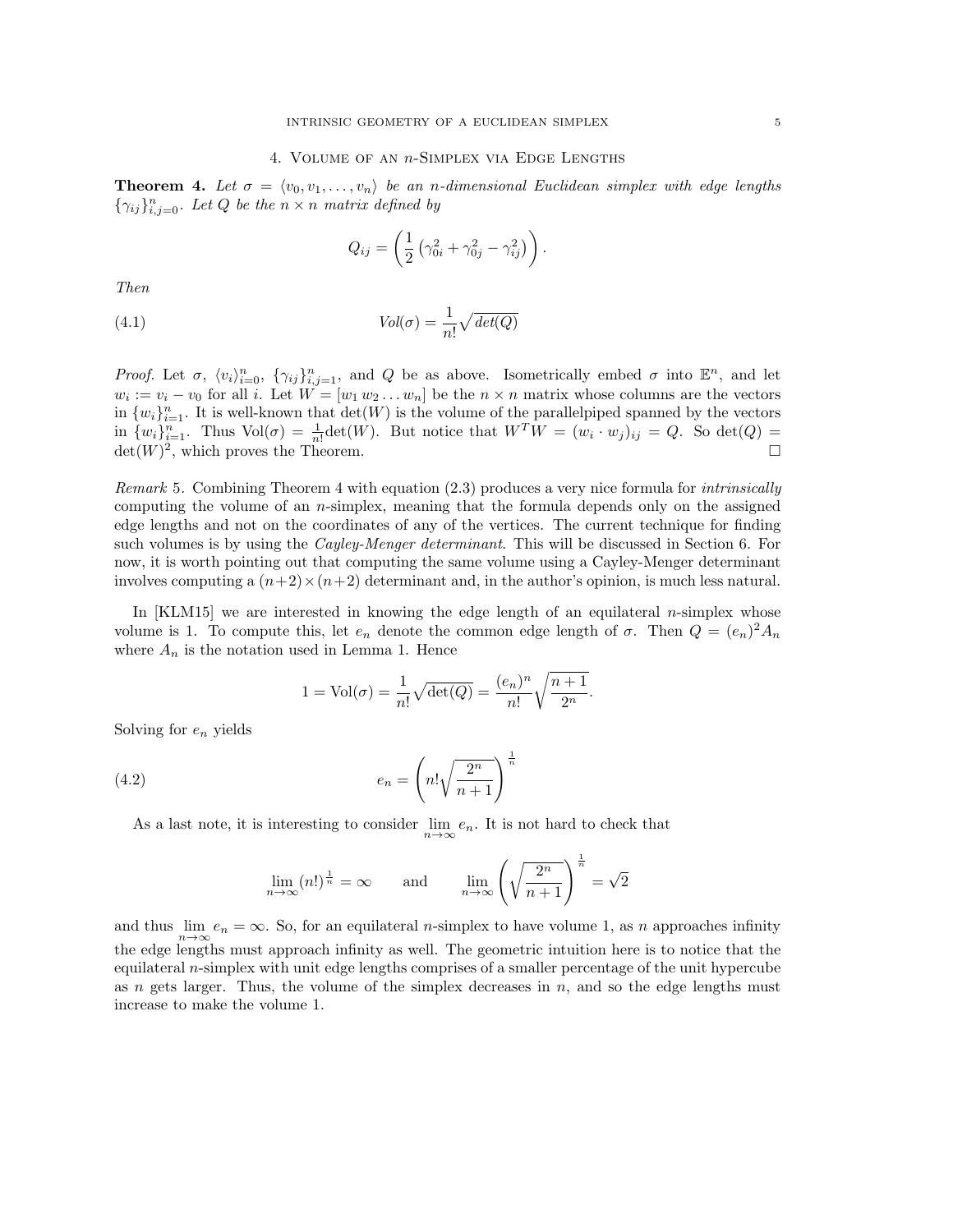#### 6 BARRY MINEMYER

## 5. Distance from the Barycenter to the Boundary of an Equilateral Simplex

As a final example of the utility of our matrix  $Q$ , let us compute the distance from the barycenter to the boundary of an equilateral simplex. Let  $\sigma$  be an equilateral simplex, so that all edge lengths are the same length  $\gamma := \gamma_{ij}$ . Let b denote the barycenter of  $\sigma$ , meaning that b has barycentric coordinates  $\left(\frac{1}{n+1}\right)_{i=1}^n$ . Since  $\sigma$  is equilateral, the distance from b to the boundary of  $\sigma$  is equal to the distance from  $b \overline{t}$  to the barycenter of any of the codimension one faces of  $\sigma$ . For convenience, we compute the distance from  $b$  to  $b'$ , where  $b'$  is the barycenter of the codimension one face opposite the vertex  $v_0$ . So b' has barycentric coordinates  $\left(0, \frac{1}{n}, \frac{1}{n}, \ldots, \frac{1}{n}\right)$ .

Observe that

$$
[b'-b] = \left(\frac{1}{n(n+1)}\right)_{i=1}^n \quad \text{and} \quad Q_{ij} = \begin{cases} \gamma^2 & \text{if } i=j\\ \frac{1}{2}\gamma^2 & \text{if } i \neq j \end{cases}
$$

A simple calculation then shows that

$$
[b'-b] \cdot Q[b'-b] = \frac{\gamma^2}{n^2(n+1)^2} \left(\frac{n(n+1)}{2}\right) = \frac{\gamma^2}{2n(n+1)}.
$$

Thus,

(5.1) 
$$
d_{\sigma}(b, \partial \sigma) = \frac{\gamma}{\sqrt{2n(n+1)}}
$$

Of particular interest is knowing  $d_{\sigma}(b, \partial \sigma)$  when  $\sigma$  is an equilateral simplex with volume 1. Using the notation from Section 4 we have that  $\gamma = e_n$ , and combining equations (4.2) and (5.1) yields:

(5.2) 
$$
d_{\sigma}(b, \partial \sigma) = \frac{e_n}{\sqrt{2n(n+1)}} = \left(n! \sqrt{\frac{2^n}{n+1}}\right)^{\frac{1}{n}} \cdot \left(\frac{1}{\sqrt{2n(n+1)}}\right) = \left(\frac{n!}{\sqrt{n^n(n+1)^{n+1}}}\right)^{\frac{1}{n}}
$$

# 6. Cayley-Menger Determinants and Gromov's K-Curvature Question

Given an oriented *n*-simplex  $\sigma = \langle v_0, v_1, \ldots, v_n \rangle$  with associated edge lengths  $\{\gamma_{ij}\}\$ , one could organize this data into an  $(n + 1) \times (n + 1)$  matrix  $B = (b_{ij})$  defined by

$$
(6.1) \t\t b_{ij} = \gamma_{ij}^2
$$

where  $\gamma_{ii} := 0$ .

The first thing to point out is that the matrix  $Q$  defined by equation (2.3) and the matrix  $B$  in equation (6.1) are "equivalent" in the sense that they are uniquely determined by the exact same data. Moreover, this data (the edge lengths) can be easily recovered from either matrix. Therefore, given  $Q$  it is easy to construct  $B$ , and vice versa.

The matrix  $B$  mentioned above was first considered by Cayley in [Cay41], and independently studied 80 years later by Menger in [Men28]. They used the matrix B to intrinsically compute the volume of  $\sigma$  just as in Theorem 4. This volume formula is:

(6.2) 
$$
\text{Vol}(\sigma) = \left(\frac{(-1)^{n-1}}{2^n (n!)^2} \det(\bar{B})\right)^{\frac{1}{2}}
$$

where B is the  $(n + 2) \times (n + 2)$  matrix obtained by placing B in the bottom right hand corner, adding a top row of  $(0, 1, 1, \ldots, 1)$ , and a left column of  $(0, 1, 1, \ldots, 1)^T$ . The determinant  $\det(\bar{B})$ is often referred to as the Cayley-Menger determinant.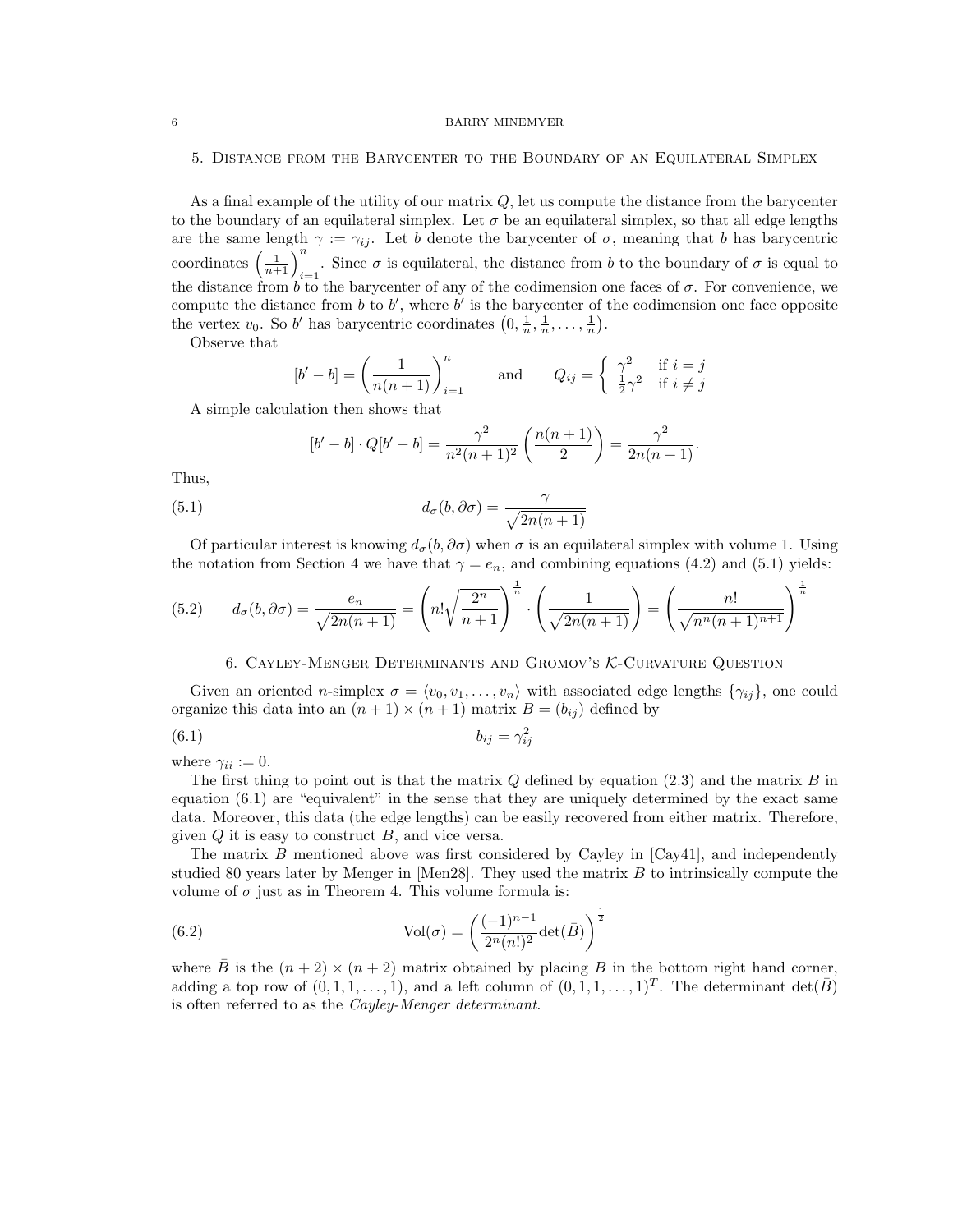As the matrices  $Q$  and  $B$  are defined using the exact same data, the formulas  $(4.1)$  and  $(6.2)$ have some similarities. But formula  $(4.1)$  is certainly computationally simpler because it requires computing an  $n \times n$  determinant instead of an  $(n+2) \times (n+2)$  determinant. Of course, one makes a slight sacrifice in the simplicity of the matrix representation when considering Q over B. But in return one gains a simpler volume formula as well as a natural means of computing distances and other geometric quantities in an intrinsic manner.

In closing, we relate the matrix Q with Gromov's  $K$ -curvature problem found in [Gro01]. The following is taken almost directly from [Gro01].

Let  $(\mathcal{X}, d)$  be an arbitrary metric space, and let  $M_r$  denote the space of positive symmetric  $r \times r$ matrices. Let  $K_r(\mathcal{X}) \subset M_r$  denote the subset realizable by the distances among r-tuples of points as given by the matrix B in equation (6.1). i.e., the  $r \times r$  matrix<sup>3</sup> B =  $(b_{ij}) \in K_r(\mathcal{X})$  if and only if there exists an r-tuple of points  $(x_1, \ldots, x_r) \in \mathcal{X}^r$  such that  $d(x_i, x_j)^2 = b_{ij}$  for all i, j. Then every subset  $K \subset M_r$  defines the global K-curvature class, which consists of the spaces X with  $K_r(\mathcal{X}) \subset \mathcal{K}$ , and the local K-curvature class, where each point  $x \in \mathcal{X}$  is required to admit a neighborhood U with  $K_r(U) \subset \mathcal{K}$ . Gromov's curvature problem is then:

# **Gromov's Curvature Problem:** Given  $K \subset M_r$ , describe the spaces X in the K-curvature class.

This problem was answered in some very specific casess by Gromov in [Gro01]. When  $r = 4$ , this problem was solved (in the global setting) by Berg and Nikolaev in [BN08] for CAT(0) spaces, and by Lebedeva and Petrunin in [LP10] for spaces whose curvature is bounded below. But all of these solutions deal with the data in the matrix  $B$  and not the actual matrix  $B$  itself.

In light of the discussion above, we can equivalently replace the matrix  $B$  with the matrix  $Q$ when discussing Gromov's curvature problem. But the matrix  $Q$  seems to more closely capture the geometry of the points involved. So one could ask the same question but look for answers which intrinsically depend on Q instead of inequalities using the specific distances. For example, one could ask how knowledge of the eigenvalues and associated eigenspaces of such matrices Q effect the geometry of the underlying space  $\mathcal{X}$ , and vice versa.

Acknowledgements. Ross Geoghegan has had a tremendous positive influence on the author's career, and as such the author is honored to have a paper published in these conference proceedings. The author would also like to thank the anonymous referee for both catching various typographical errors and for some nice mathematical suggestions.

# **REFERENCES**

|  | BN08. I. Berg and I. Nikolaev, Quasilinearization and curvature of Aleksandrov spaces, Geom. Dedicata |  |  |  |  |
|--|-------------------------------------------------------------------------------------------------------|--|--|--|--|
|  | $133(2008), 195-218.$                                                                                 |  |  |  |  |

- Bha07. R. Bhatia, Positive definite matrices, Princeton Series in Applied Mathematics (2007), 2-3.
- Cay41. A. Cayley, On a theorem in the geometry of position, Cambridge Math. Journal 2(1841), 267-271.
- Gro01. M. Gromov, Metric structures for Riemannian and non-Riemannian spaces, Birkhäuser (2001).
- Kar04. B. Karliğa, Edge matrix of hyperbolic simplices, Geom. Dedicata 109(2004), 1-6.
- KLM15. R. Kowalick, J.F. Lafont, B. Minemyer, Combinatorial systolic inequalities, preprint, arXiv: 1506.07121.
- LP10. N. Lebedeva, A. Petrunin, Curvature bounded below: a definition a la Berg-Nikolaev, Electron. Res. Announc. Math. Sci. 17(2010), 122-124.
- Men28. K. Menger, Untersuchungen über allgemeine Metrik., Math. Ann. 100(1928), 75-163.
- Min13. B. Minemyer, Isometric embeddings of polyhedra, Ph. D. Thesis, The State University of New York at Binghamton (2013).

<sup>&</sup>lt;sup>3</sup>Technically, Gromov considers  $b_{ij} = d(x_i, x_j)$  instead of  $b_{ij} = d(x_i, x_j)^2$ . But these two formulations are clearly equivalent.